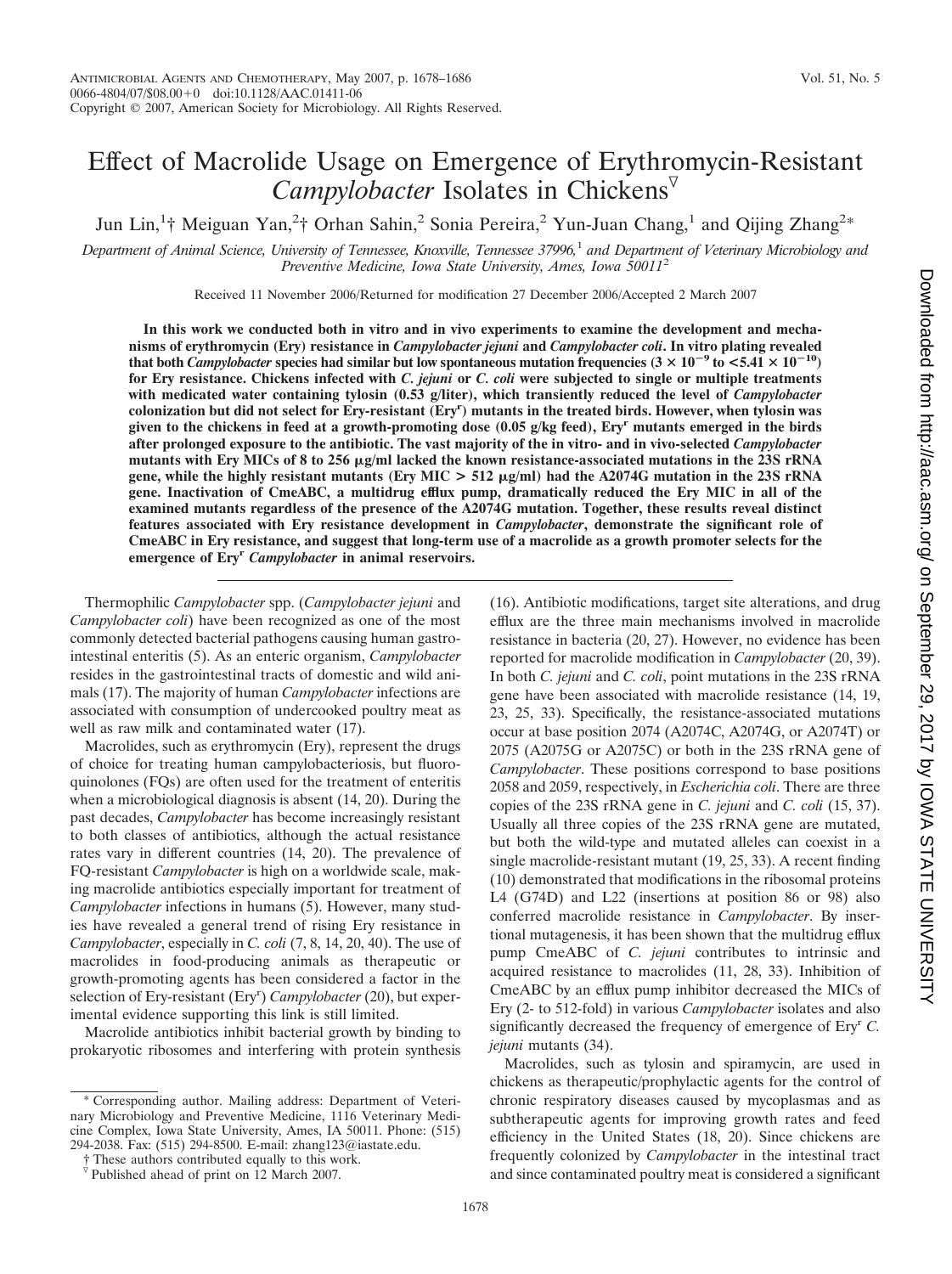source of food-borne campylobacteriosis in humans, it has been a concern whether exposure of chickens to therapeutic or subtherapeutic doses of macrolides promotes the emergence of macrolide-resistant *Campylobacter*, as is reported for the emergence of FQ resistance (22, 32, 35). To address this concern, we conducted in vitro and in vivo studies to examine the frequencies of emergence of Eryr *C. jejuni* and *C. coli* under the selection pressure of macrolide usage. In addition, we investigated the resistance mechanisms associated with Ery resistance in *Campylobacter*.

## **MATERIALS AND METHODS**

**Bacterial strains and culture conditions.** Two *C. jejuni* strains, S3B (32) and ATCC 700819 (NCTC 11168), and four *C. coli* strains, RN14B, MR32D, AW-II-35, and AW-II-37, were used in this study. All these strains are susceptible to Ery, with Ery MICs of 0.125  $\mu$ g/ml for AW-II-35 and AW-II-37 and 2  $\mu$ g/ml for S3B, 700819, RN14B, and MR32D. The *Campylobacter* strains were grown routinely on Mueller-Hinton (MH) agar plates or in MH broth at 42°C under microaerobic conditions. *Campylobacter*-specific growth supplements and selective agents (Oxoid) were added to the media when needed. When required, the MH media were also supplemented with various amounts of Ery.

**Frequencies of emergence of Ery<sup>r</sup>** *C. jejuni* **and** *C. coli* **in vitro.** *C. jejuni* and *C. coli* cultures were grown in antibiotic-free MH broth to the late logarithmic phase. The cultures were plated in duplicate on antibiotic-free MH agar plates and Ery-containing plates (2, 4, or 8  $\mu$ g/ml). The plates were incubated for 2 days microaerobically at 42°C. The frequency of Ery resistance was calculated as the ratio of the numbers of CFU on Ery-containing plates to the CFU on Ery-free plates. The experiment was repeated three times.

**Antibiotic susceptibility test.** MICs of antibiotics were tested using the agar dilution method as recommended by the CLSI (formerly NCCLS) (13). For quality control, *C. jejuni* ATCC 33560 and the quality control range for the Ery MIC of 0.25 to 2  $\mu$ g/ml were used in this study. According to the breakpoints recommended by CLSI (13), Ery MICs of  $\leq 8$   $\mu$ g/ml and  $\geq 32$   $\mu$ g/ml indicate susceptibility and resistance, respectively. Ery was purchased from Sigma Chemical Co., St. Louis, MO.

**Sequence analysis of the 23S rRNA gene.** The 23S rRNA gene sequences of *C. jejuni* and *C. coli* were amplified by PCR with gene-specific primers (5-GTAA ACGGCGGCCGTAACTA-3' and 5'-GACCGAACTGTCTCACGACG-3') (25). The PCR conditions were as follows: 94°C for 5 min; 94°C for 30 s, 52°C for 30 s, and 72°C for 40 s for 35 cycles; and a final extension at 72°C for 10 min. The amplified PCR products were purified with the QIAquick PCR purification kit (QIAGEN) prior to sequencing. DNA sequences were determined in the DNA facilities at Iowa State University and the University of Tennessee. Sequence analysis was performed using Omiga 2.0 software (Oxford Molecular Ltd.).

**Immunoblotting analysis of CmeABC expression.** To examine if CmeABC was overexpressed in the Ery<sup>r</sup> isolates, the CmeA, CmeB, and CmeC proteins of Ery<sup>r</sup> isolates S3BE2-2 and S3BE4-3 (Ery MIC = 256 and 128  $\mu$ g/ml, respectively; no mutation in the 23S rRNA gene) as well as their parent strain, S3B, were analyzed by immunoblotting with antibodies specific for CmeA, CmeB, and CmeC as described previously (28).

**Insertional mutagenesis of the** *cmeB* **gene in various isolates.** Natural transformation was used to construct the isogenic *cmeB* mutants of various *Campylobacter* isolates as described previously (4). Genomic DNA of 11168B (*cmeB*::*kan*) was used as the donor DNA in the transformation experiments, while various *Campylobacter* isolates with different levels of resistance to Ery were used as the recipient strains. Natural transformation was performed with a biphasic method as described by Wang and Taylor (43). Transformants were selected on plates containing  $30 \mu g/ml$  of kanamycin. The insertion of the kanamycin cassette into the *cmeB* gene of each recipient isolate was confirmed by PCR as described previously (28).

**Treatment of** *Campylobacter***-colonized chickens with medicated water containing tylosin.** A chicken colonization model was used to assess the effect of highdose tylosin treatment on the emergence of Ery<sup>r</sup> mutants in *Campylobacter*. For this purpose, day-old broiler chickens (Ross  $\times$  Cobb) were purchased from a commercial hatchery and randomly assigned to multiple groups (10 to 15 birds per group). Each group of chickens was housed in a sanitized wire floor cage and provided with nonmedicated feed ad libitum. Prior to inoculation with *Campylobacter*, all birds were confirmed to be free of *Campylobacter* by culturing cloacal swabs. Each *Campylobacter* strain or a mixture of two strains was used to inoculate two groups of chickens  $(10^7 \text{ CFU/bird})$ . Five days after the inoculation, one of the two groups inoculated with the same culture (or mixture) was treated with tylosin (Tylan; soluble; Elanco Animal Health), while the other group was untreated and used as a control for the treated group. Each tylosin treatment was given to the chickens in drinking water for three consecutive days according to the dose (0.53 g/liter) approved for commercial poultry production in the United States. During the treatment, only medicated water was given to the birds to ensure enough consumption to provide tylosin at 110 mg/kg of body weight per day as indicated by the drug label. Cloacal swabs were collected from the chickens before and after tylosin treatment until the end of each experiment. Each swab was diluted serially in MH broth, and each dilution was plated onto two different types of MH plates: one containing *Campylobacter*-specific selective agents and growth supplements (SR084E and SR117E; Oxoid) to recover the total *Campylobacter* populations and the other containing 8 µg/ml Ery in addition to the same selective agents and supplements to recover the *Campylobacter* populations that were considered not susceptible to Ery. *Campylobacter* colonies were counted following 48 h of incubation at 42°C under microaerobic conditions. At each sampling time, 10 to 15 colonies (from different chickens) were collected from each group for MIC testing using the standard agar dilution method (13). Three independent experiments were conducted in total. In experiment A, *C. jejuni* S3B and 700819 were used for infecting chickens; in experiment B, the two groups of chickens were inoculated with a mixture of *C. coli* strains AW-II-35 and AW-II-37; and in experiment C, the chickens were inoculated with *C. jejuni* 700819 but the treatment group was treated three times with tylosin at a weekly interval.

**Feeding of** *Campylobacter***-colonized chickens with tylosin at a low dose.** Two independent experiments were conducted with chickens using tylosin at the dose used for growth promotion. In each experiment, day-old broiler chickens were obtained from a commercial hatchery and the birds were randomly assigned to two groups (9 to 11 birds per group). Birds in the control group received nonmedicated feed without any antibiotic additives. Chickens in the treatment group received the same feed but supplemented with tylosin (Elanco Animal Health). The nonmedicated feed and the tylosin-containing feed were prepared by the feed mill in the Johnson Animal Research and Teaching Unit at the University of Tennessee. Instructions on the drug label were followed in the preparation of the medicated feed for growth promotion in chickens. The final concentration of tylosin in the feed was 50 mg/kg, which is an approved dose for growth promotion in poultry production in the United States. Since a withdrawal period is not required for tylosin used for growth promotion in chickens (6), the birds in the treatment group were given the medicated feed for the entire 41 days of the experiment. All of the birds were negative for *Campylobacter* prior to *Campylobacter* inoculation, as determined by culturing cloacal swabs. In the first experiment, each chicken was inoculated with a fresh culture of approximately 10<sup>7</sup> CFU of *C. jejuni* ATCC 700819 via oral gavage at 3 days of age. After the inoculation, cloacal swabs were collected from each chicken at 6, 13, 20, 27, 34, and 41 days of age. Isolation of *Campylobacter* and differential plating for enumerating the proportion of the mutant colonies were conducted as described for the water medication study. In addition, individual colonies were collected from Ery-free plates for each chicken and were used for MIC tests. In the second experiment, the inoculation of chickens with *C. jejuni* ATCC 700819 was at 17 days of age and cloacal swabs were collected from the chickens at 20, 27, 34, and 41 days of age. The reason for using two different inoculation dates in the two experiments was to measure if the duration of exposure to the growth promoter affects the emergence of Ery<sup>r</sup> *Campylobacter*. In addition, a distinct characteristic of *C. jejuni* colonization in poultry is that this organism is not detected in chickens less than 2 to 3 weeks of age under commercial broiler production conditions. Thus, inoculation of birds with *C. jejuni* at 17 days of age in the second experiment should allow us to measure the impact of the use of tylosin as a growth promoter on the development of Ery resistance in *Campylobacter* under conditions similar to commercial production. Multiple isolates with different Ery MICs were analyzed by PCR and pulsed-field gel electrophoresis (PFGE) to confirm their genetic identities. The PCR was done using primers F3 and R3, specific for the *cmp* gene encoding the major outer membrane protein, and the PFGE was performed using KpnI as described previously by Huang et al. (24).

**Detection limit and statistical analysis.** In all chicken experiments, the detection limit of the plating methods is approximately 100 CFU/g of feces. When no *Campylobacter* colonies were detected in a chicken, it was considered negative and arbitrarily assigned the number 0 for the purpose of calculating means and statistical analysis. Student's *t* test was used to examine the significance of differences in *Campylobacter* colonization levels (log transformed CFU/g feces) at each sampling point between the tylosin-treated and nontreated groups inoculated with the same *Campylobacter* strain. A  $P$  value of  $\leq 0.01$  was considered significant.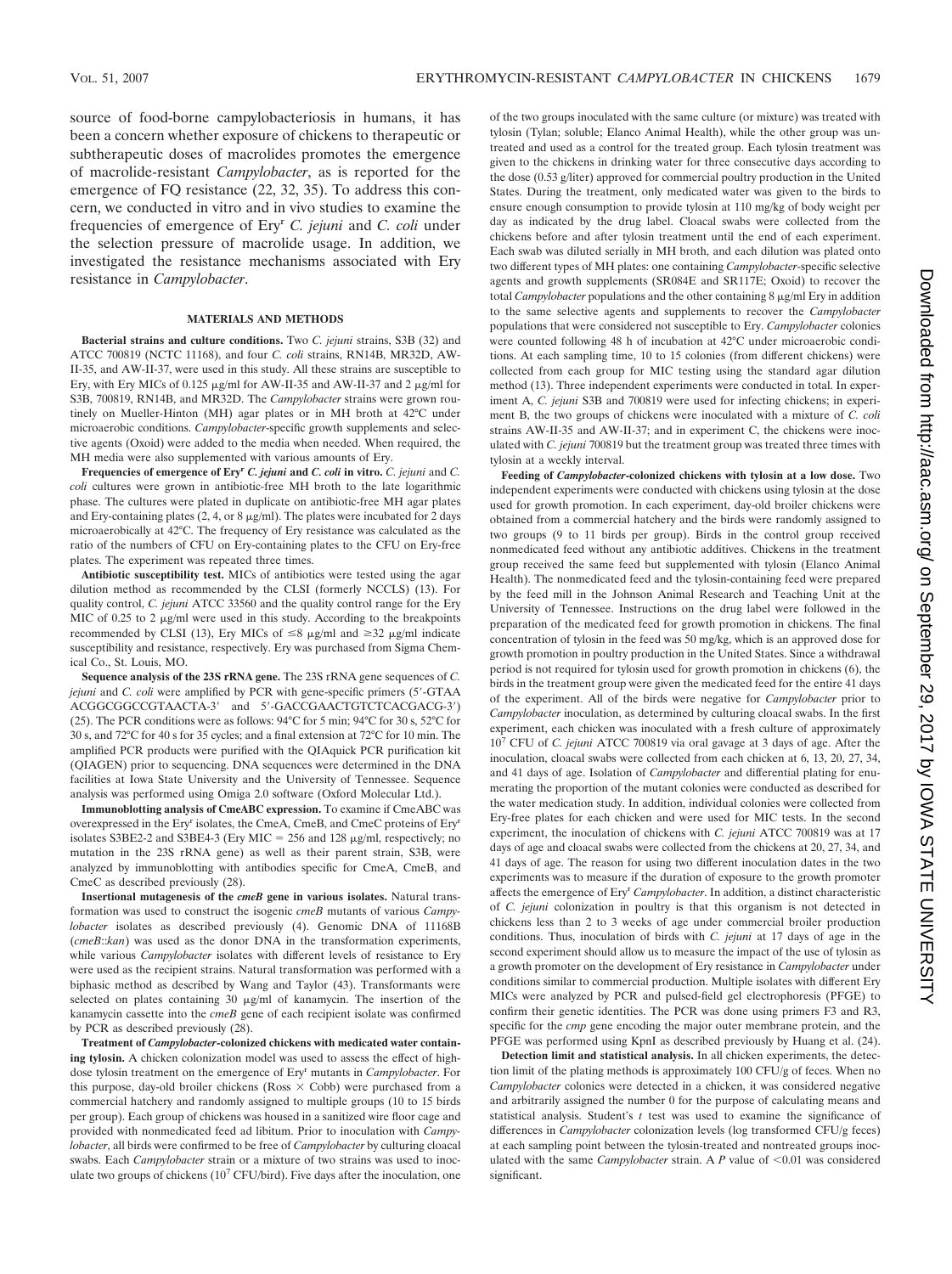| Ery concn<br>$(\mu g/ml)$ | Frequency <sup><i>a</i></sup> for strain: |                            |                                 |                                 |  |
|---------------------------|-------------------------------------------|----------------------------|---------------------------------|---------------------------------|--|
|                           | S3B                                       | 700819                     | RN14B                           | MR32D                           |  |
|                           | $(3.0 \pm 3.2) \times 10^{-9}$            | $\leq 5.4 \times 10^{-10}$ | $(1.1 \pm 1.2) \times 10^{-9}$  | $(4.9 \pm 2.2) \times 10^{-10}$ |  |
|                           | $(1.2 \pm 0.9) \times 10^{-10}$           | $< 5.4 \times 10^{-10}$    | $(5.6 \pm 2.5) \times 10^{-10}$ | $(4.5 \pm 1.6) \times 10^{-10}$ |  |

TABLE 1. Frequency of emergence of Eryr *Campylobacter* in vitro under different selection pressures

 $a$  Means of three independent experiments  $\pm$  standard deviations.

## **RESULTS**

**Frequencies of emergence of Eryr** *Campylobacter* **mutants in vitro.** To determine the frequencies of emergence of Ery resistance in *C. jejuni* and *C. coli* in vitro, two *C. jejuni* strains (S3B and 700819) and two *C. coli* strains (RN14B and MR32D) grown in antibiotic-free MH broth were plated on MH agar plates containing 4 or 8  $\mu$ g/ml erythromycin. As shown in Table 1, the frequencies of emergence of Ery resistance in both *Campylobacter* spp. were between  $3 \times 10^{-9}$  and  $\leq 10^{-10}$  as measured by a single-step selection. There were no significant differences ( $P = 0.7135$ ) between the frequencies of mutant emergence measured with 4  $\mu$ g/ml or 8  $\mu$ g/ml of erythromycin (Table 1). In addition, there were no significant differences in the mutant emergence frequencies between *C. coli* and *C. jejuni* regardless of the concentrations of erythromycin used on the plates. All of the examined mutants had Ery MICs of 8 to 256  $\mu$ g/ml (Table 2). These findings indicate that the emergence of spontaneous Eryr mutants in *Campylobacter* under in vitro culture conditions is at a low frequency.

**Effect of tylosin treatment on the emergence of Eryr** *Campylobacter* **in chickens.** To determine if tylosin treatment influences the development of macrolide resistance in *Campylobacter*, broiler chickens were first infected with *C. jejuni* or *C. coli* and then treated (single or multiple times) with tylosin administered in drinking water at the dose (0.53 g/liter) recommended for therapeutic use in commercial poultry production in the United States. In the first experiment, the chickens inoculated with *C. jejuni* (S3B or 700819) were quickly colonized and shed the organism at a level between  $10<sup>5</sup>$  and  $10<sup>7</sup>$ CFU/g feces before the initiation of tylosin treatment (Fig. 1A). Two days after the initiation of the tylosin treatment, the number of colonized chickens decreased drastically, with *Campylobacter* detectable only in a few chickens. The few chickens that remained colonized on days 2 and 4 after initiation of the tylosin treatment shed significantly lower numbers of organisms in the feces than those in the nontreated groups (Fig. 1A). However, the number of colonized chickens and the level of colonization recovered and reached the levels for the nontreated groups after cessation of the treatment (Fig. 1A). Nontreated chickens remained colonized and shed *Campylobacter* at approximately  $10^5$  to  $10^6$  CFU/g feces throughout the study (Fig. 1A). During the entire experiment, no *Campylobacter* colonies were observed on plates containing 8  $\mu$ g/ml Ery. In addition, representative colonies (10 isolates/sample/ group) collected from the chickens were tested by the agar dilution method for MICs of erythromycin. All of the isolates had the same Ery MIC  $(2 \mu g/ml)$  as that of the parent strains, S3B and 700819, further confirming that the single tylosin treatment did not select for Ery<sup>r</sup> Campylobacter. In the second experiment, the chickens were infected with a mixture of two

strains of *C. coli* (AW-II-35 and AW-II-37) and then treated with tylosin. As shown in Fig. 1B, the treatment did not eradicate *C. coli* from the chickens despite a significant reduction in the level of colonization during the treatment  $(P < 0.01)$ . On day 3 after the initiation of tylosin treatment, only 20% of the birds shed detectable levels of *Campylobacter* in feces; however, 100% of the birds became shedders again on the next sampling day. No Ery<sup>r</sup> mutants were detected in any of the

TABLE 2. Ery MICs and mutations in various *Campylobacter* strains and mutants

| Strain                       | Background         | $Ery$ MIC <sup>a</sup><br>$(\mu$ g/ml) | Mutation in<br>23S rRNA | Ery MIC of the<br>cmeB mutant<br>$(\mu g/ml)^b$ |
|------------------------------|--------------------|----------------------------------------|-------------------------|-------------------------------------------------|
| Wild-type                    |                    |                                        |                         |                                                 |
| strains                      |                    |                                        |                         |                                                 |
| 700819                       | C. jejuni          | 2                                      | None                    | 0.125                                           |
| S3B                          | C. jejuni          | $\overline{c}$                         | None                    | 1                                               |
| RN <sub>14</sub> B           | C. coli            | $\overline{c}$                         | None                    | 0.125                                           |
| MR32D                        | C. coli            | $\overline{2}$                         | None                    | ND <sup>d</sup>                                 |
| $AW-II-35$                   | C. coli            | 0.125                                  | None                    | ND                                              |
| $AW-II-37$                   | C. coli            | 0.125                                  | None                    | <b>ND</b>                                       |
| In vitro-selected<br>mutants |                    |                                        |                         |                                                 |
| S3BE2-2                      | S3B                | 256                                    | None                    | 0.125                                           |
| S3BE4-1                      | S <sub>3</sub> B   | 32                                     | None                    | ND                                              |
| S3BE4-2                      | S3B                | 32                                     | None                    | ND                                              |
| S3BE4-3                      | S3B                | 128                                    | None                    | ND                                              |
| S3BE8-1                      | S3B                | 256                                    | None                    | ND                                              |
| <b>RN14BE4-2</b>             | RN14B              | 8                                      | A2074G <sup>c</sup>     | 0.125                                           |
| <b>RN14BE4-3</b>             | RN <sub>14</sub> B | 32                                     | None                    | 0.125                                           |
| <b>RN14BE8-1</b>             | RN14B              | 32                                     | None                    | N <sub>D</sub>                                  |
| <b>RN14BE8-2</b>             | RN14B              | 32                                     | None                    | ND                                              |
| <b>RN14BE8-3</b>             | RN14B              | 32                                     | None                    | ND                                              |
| <b>MR32DE4-1</b>             | MR32D              | 8                                      | None                    | ND                                              |
| <b>MR32DE8-1</b>             | MR32D              | 32                                     | None                    | ND                                              |
| In vivo-selected<br>mutants  |                    |                                        |                         |                                                 |
| 1                            | 700819             | 8                                      | None                    | 0.250                                           |
| $\overline{c}$               | 700819             | 8                                      | None                    | 0.125                                           |
| 3                            | 700819             | 32                                     | None                    | 0.250                                           |
| $\overline{4}$               | 700819             | >512                                   | A2074G                  | 32                                              |
| 5                            | 700819             | > 512                                  | A2074G                  | 32                                              |
| 6                            | 700819             | > 512                                  | A2074G                  | 32                                              |
| 7                            | 700819             | 8                                      | None                    | 0.250                                           |
| 8                            | 700819             | 16                                     | None                    | 0.250                                           |
| 9                            | 700819             | 32                                     | None                    | 0.250                                           |
| 10                           | 700819             | 8                                      | None                    | 0.125                                           |
| 11                           | 700819             | 8                                      | None                    | 0.250                                           |
| 12                           | 700819             | 8                                      | None                    | 0.250                                           |

*<sup>a</sup>* Determined by the agar dilution method.

*b* Each *cmeB* mutant was generated from the corresponding isolate by insertional mutagenesis.

 $c$  Present in one of the three copies of the 23S rRNA gene.

*<sup>d</sup>* ND, no mutagenesis of *cmeB* was done in the isolate.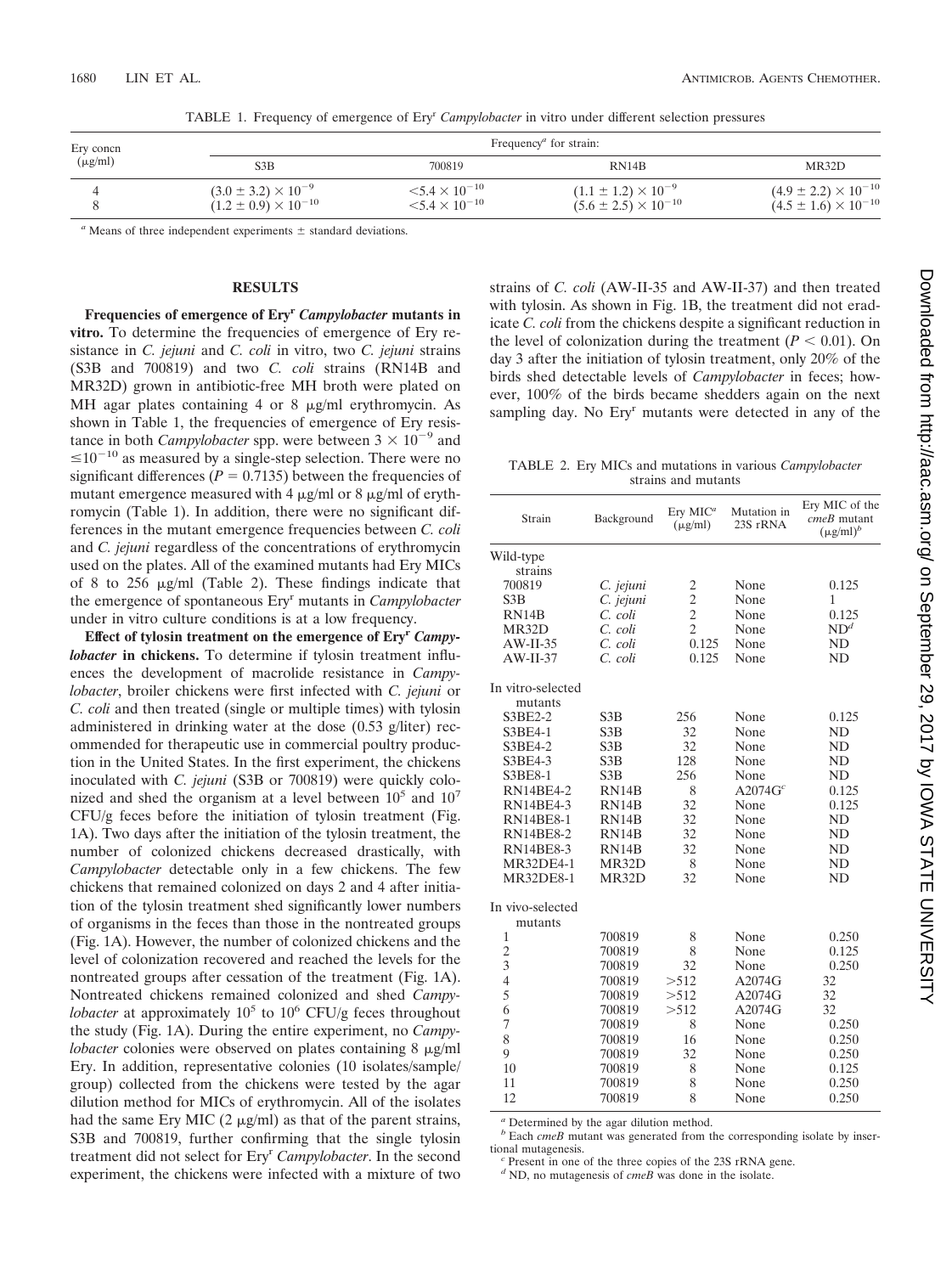

Downloaded from http://aac.asm.org/ on September 29, 2017 by IOWA STATE UNIVERSITY on September 29, 2017 by IOWA STATE UNIVERSITY <http://aac.asm.org/> Downloaded from

FIG. 1. Effect of tylosin treatment on the colonization of *Campylobacter* in chickens. (A) Chickens were inoculated with *C. jejuni* 700819 and S3B, respectively. Two (700819-trt and S3B-trt) of the groups received a single treatment with tylosin, while the other two groups (700819-con and S3B-con) were nontreated controls. (B) Two groups of chickens were inoculated with a mixture of *C. coli* strains AW-II-35 and AW-II-37. One group (C.coli-trt) received a single treatment with tylosin, while the other (C.coli-con) served as a nontreated control group. (C) Chickens were infected with *C. jejuni* 700819. One group (700819-con) served as the nontreated control, while the other group (700819-trt) received three tylosin treatments at a weekly interval. The arrows in panel C indicate the starting day of each treatment. In all three experiments (A to C), tylosin was given in drinking water (0.53 g/liter) for three consecutive days for each treatment. Each bar represents the arithmetic mean  $\pm$  standard deviation of the mean  $log_{10}$  CFU/g feces in each group. The CFU in individual chickens were converted to  $log_{10}$  units before calculating the arithmetic means. For the two groups inoculated with the same strain, the means on the same sampling day labeled with different letters are significantly different  $(P < 0.01)$ .

treated chickens by either the differential plating method or the MIC test. The findings from the *C. coli* experiment were consistent with the results from the first experiment with *C. jejuni* and indicated that a single tylosin treatment did not select for macrolide-resistant *Campylobacter* in chickens. In the third experiment, the chickens inoculated with *C. jejuni* 700819 received three tylosin treatments at a weekly interval. As shown in Fig. 1C, the colonization level of 700819 dropped significantly  $(P < 0.01)$  during the first treatment but returned

to the level of the nontreated controls afterward and persisted during the subsequent treatments. Despite the three treatments, no Eryr mutants were detected in any of the treated chickens by both differential plating and MIC testing. Together, these results indicated that short-term treatment of *Campylobacter*-infected chickens with tylosin at a high dose did not result in the selection of Eryr *Campylobacter* regardless of the number of treatments or the species of *Campylobacter* treated.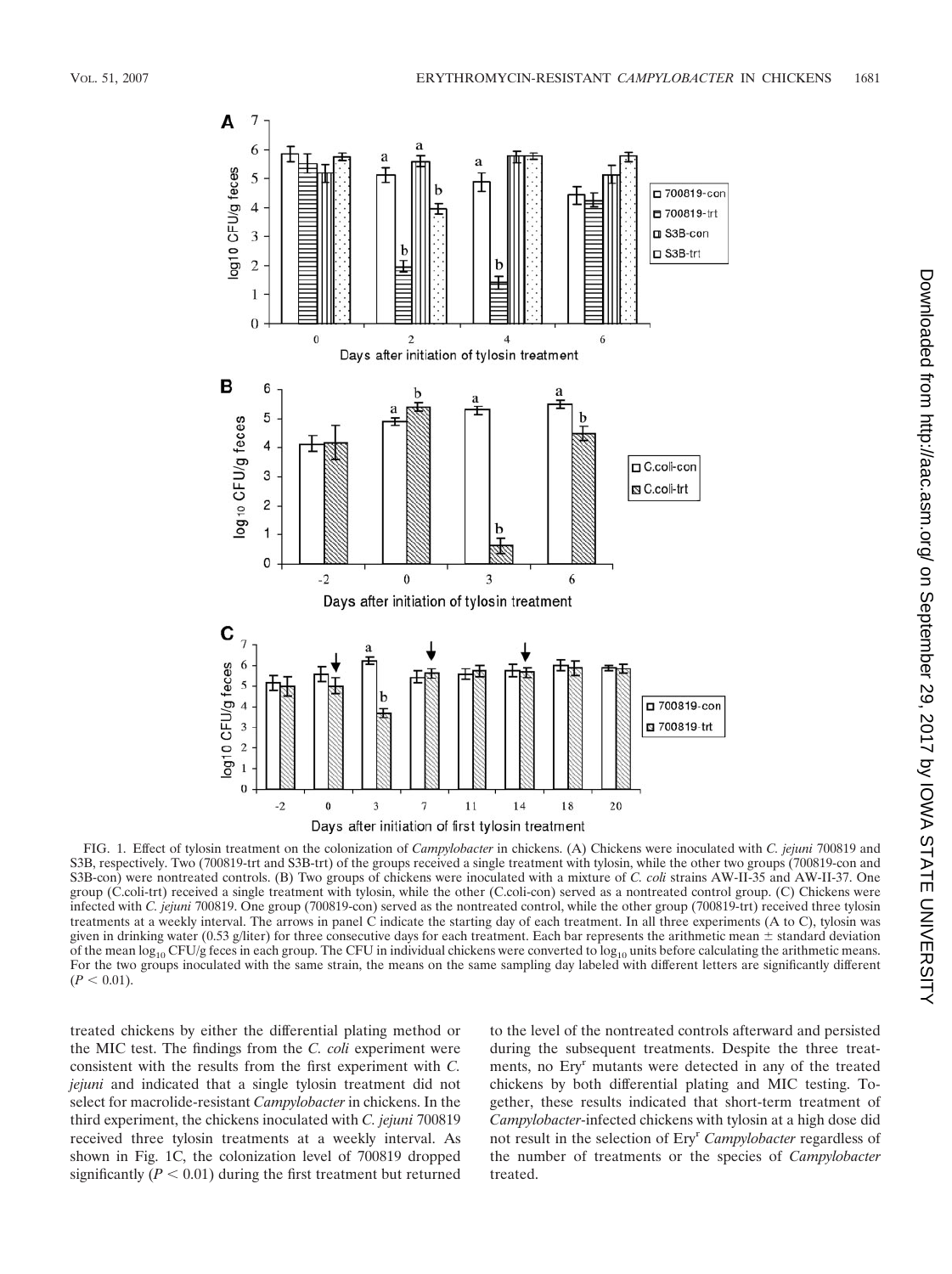

FIG. 2. Levels of *Campylobacter* colonization in chickens given tylosin at a growth-promoting dose in feed. In both experiments (A and B), the chickens were inoculated with *C. jejuni* 700819. One group received nonmedicated feed (control), while the other (treatment) received medicated feed containing tylosin (50 mg tylosin/kg feed). In both experiments, the chickens in the treatment groups were given the medicated feed during the entire experiment (41 days). For panel A, the birds were inoculated with *C. jejuni* at 3 days of age, while for panel B the chickens were inoculated at 17 days of age. Each bar represents the mean  $log_{10}$  CFU/g feces  $\pm$  standard deviation in each group. Different letters above the bars of each sampling day denote significant differences  $(P < 0.01)$ .

**Emergence of Eryr** *Campylobacter* **upon long-term exposure to tylosin at a low dose.** To determine if long-term use of tylosin as a growth promoter affects the development of Ery resistance in *C. jejuni*, strain 700819 was inoculated into chickens that received either nonmedicated feed or feed supplemented with tylosin at a dose (50 mg/kg feed) used for growth promotion. In the first experiment, the chickens were inoculated with *Campylobacter* at 3 days of age. All chickens, including the ones with the medicated feed, were colonized by *C. jejuni* on day after inoculation (DAI) 3 (Fig. 2A). The shedding level of *Campylobacter* in feces was consistently higher (up to 2.4  $log<sub>10</sub>$  units) in the chickens given nonmedicated feed than in those given the tylosin-containing feed, except that on DAI 38 the shedding levels of *C. jejuni* for the nonmedicated group were slightly lower (but the difference was not statistically significant:  $P = 0.3$ ) than those for the medicated group (Fig. 2A). No Eryr *C. jejuni* mutants were detected in the nonmedicated group throughout the study. However, in the group fed with tylosin, Ery<sup>r</sup> mutants were detected in the chickens on DAI 31 and 38 (Fig. 3A). In the second experiment, the chickens were inoculated with *C. jejuni* 700819 at 17 days of age. Similar to the first experiment, the level of *Campylobacter*



FIG. 3. Development of Eryr *C. jejuni* in individual chickens fed with tylosin (50 mg tylosin/kg feed) in two different experiments (A and B). See the legend of Fig. 2 for the details of the treatment. Each solid circle represents the percentage of the mutant population in each chicken, which was determined by differential plating using plates containing  $8 \mu g/ml$  of Ery. The mean of each group is indicated by a horizontal bar.

colonization in the medicated group was consistently lower (the differences were significant on DAI 10 and 24:  $P < 0.01$ ) than that in the nonmedicated group (Fig. 2B). In the medicated group, the mutant colonies growing on the Ery plates were detected on DAI 17 and 24 (Fig. 3B).

Differential plating, in which the Ery<sup>r</sup> Campylobacter mutants and the total *Campylobacter* colonies in each swab sample were simultaneously enumerated by using two different types of plates, revealed the dynamics of emergence of Eryr *Campylobacter* in the chickens. In the first experiment, no birds showed Ery<sup>r</sup> *Campylobacter* mutants at DAI 3, 10, 17, and 24 but, on DAI 31, the mutant populations had become dominant in seven of the nine chickens given the tylosin-medicated feed (Fig. 3A). On DAI 38, the mutant population varied in individual chickens, ranging from 12 to 100% (Fig. 3A). From the samples collected from the tylosin-treated chickens on DAI 31 and 38, 27 *Campylobacter* isolates from individual chickens were randomly selected for MIC testing. Among the 27 isolates examined, 10 isolates displayed an Ery MIC of  $>512 \mu g/ml$ , 2 isolates showed an Ery MIC of 32  $\mu$ g/ml, 3 isolates had an Ery MIC of 8  $\mu$ g/ml, and the rest had Ery MICs of <8  $\mu$ g/ml. In the second experiment, *Campylobacter* mutants were not detected on Ery-containing  $(8 \mu g/ml)$  plates on DAI 3 and 10 but appeared on DAI 17 and 24 in the group fed with tylosin (Fig. 3B). Thirty-five isolates collected on DAI 17 and 24 from the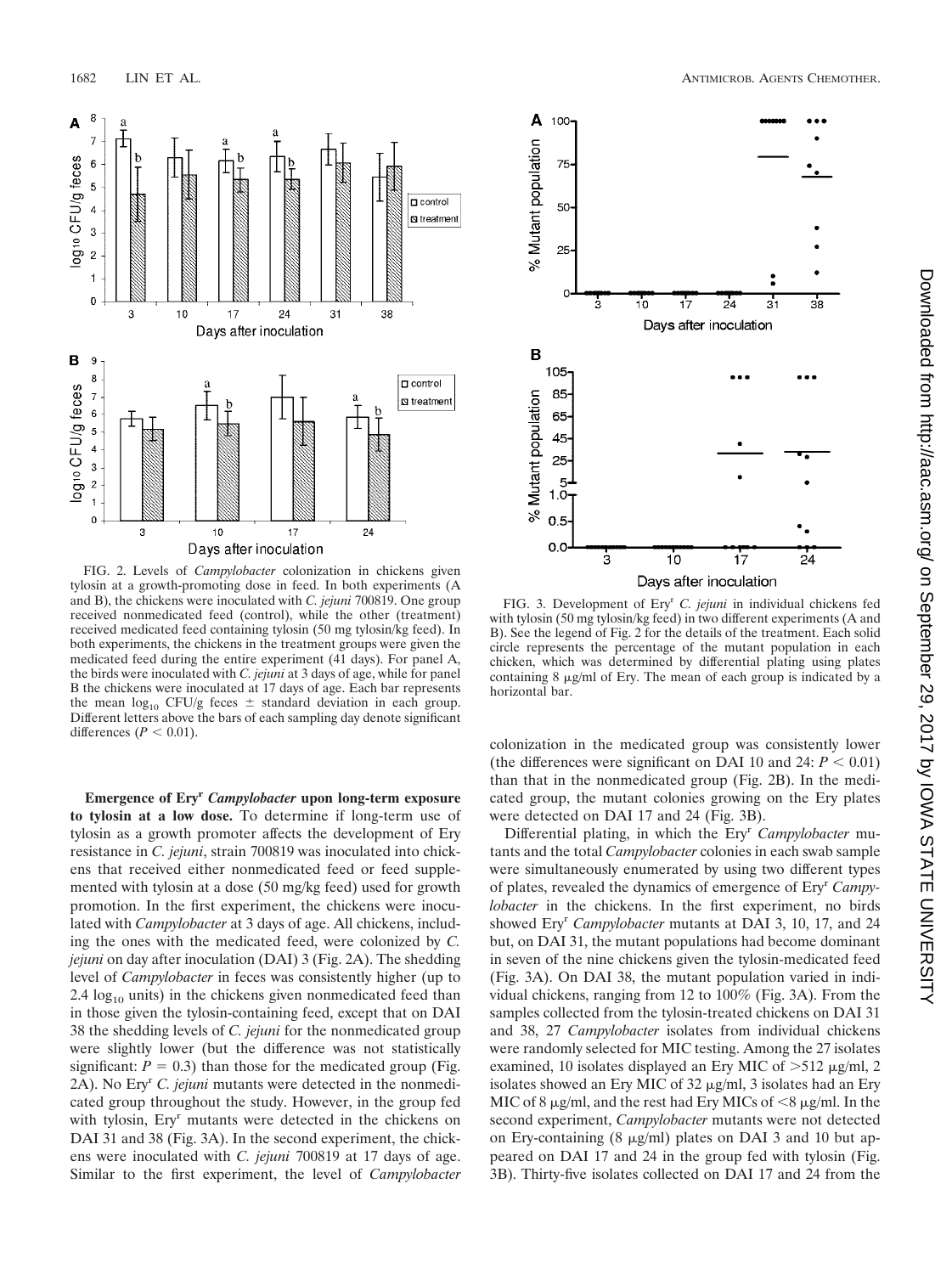tylosin-treated group were examined for Ery MICs, among which 4 showed an Ery MIC of 16  $\mu$ g/ml, 13 had an Ery MIC of 8  $\mu$ g/ml, and the rest had an Ery MIC of <8  $\mu$ g/ml. In both experiments, no Ery<sup>r</sup> Campylobacter mutants from the nontreated chickens were detected by differential plating and the MIC tests (data not shown). In addition, representative Eryr isolates derived from the tylosin-fed chickens were analyzed by PCR (for the *cmp* gene) and PFGE, which revealed that the *cmp* gene sequence and the KpnI restriction patterns of the mutants were identical to those of strain 700819 (data not shown), indicating that the mutants were derived from the parent strain.

**Resistance mechanisms associated with Eryr mutants.** Both in vitro- and in vivo-selected mutants with different Ery MICs were chosen for 23S rRNA gene sequence analysis and *cmeB* mutation (Table 2). None of the in vitro-selected mutants with Ery MICs ranging from 8 to 256  $\mu$ g/ml carried the resistanceassociated mutations in the 23S rRNA gene, except for the *C. coli* derivative RN14BE4-2 (Ery MIC =  $8 \mu g/ml$ ), which harbored the A2074G point mutation in the 23S rRNA gene (Table 2). According to the sequence result, it appeared that the A2074G mutation was present in only one of the three copies of the 23S rRNA gene in RN14BE4-2, because the sequence chromatogram showed double peaks in the same position where the G peak was 50% shorter than the A peak. For the in vivo-selected mutants, all of the 10 highly resistant mutants (Ery MIC  $> 512 \mu g/ml$ ) displayed the specific A2074G point mutation in the 23S rRNA gene but none of the 18 examined mutants with Ery MICs from 8 to 32  $\mu$ g/ml showed point mutations in the gene (partly shown in Table 2). Inactivation of *cmeB* in the *Campylobacter* mutants dramatically reduced the resistance to Ery (Table 2). For the mutants without any mutations in the 23S rRNA gene, inactivation of *cmeB* reversed the acquired Ery resistance to a level that was even below the wild-type MIC (Table 2), indicating that the CmeABC efflux pump plays an essential role in maintaining the acquired Ery resistance in these mutants. For those in vivo-selected isolates with the A2074G point mutation, inactivation of *cmeB* reduced the resistance from  $>512$  to 32  $\mu$ g/ml. To determine if *cmeABC* was overexpressed in the Ery<sup>r</sup> mutants, we compared the protein levels of CmeABC in several  $Ery<sup>r</sup>$  mutants and their wild-type strain using immunoblotting, and no obvious differences in CmeABC expression were observed (data not shown). In addition, MIC tests indicated that the Ery<sup>r</sup> mutants did not show cross-resistance to nonmacrolide antibiotics, including enrofloxacin, oxytetracycline, florfenicol, and penicillin (data not shown).

## **DISCUSSION**

Results from this study revealed several distinct features associated with Ery resistance development in *Campylobacter*. Firstly, the in vitro plating results (Table 1) using single-step selection and the in vivo findings from the treatment with tylosin suggest that both *C. jejuni* and *C. coli* have extremely low rates of spontaneous mutation to Ery<sup>r</sup> (Table 1), which is in contrast to the emergence of FQ resistance in *Campylobacter* (21, 47). Secondly, it appears that the acquisition of Ery resistance in *Campylobacter* involves a stepwise process and requires prolonged exposure to the selection pressure.

This conclusion is supported by the fact that  $Ery<sup>r</sup>$  mutants emerged in the chickens fed with tylosin for an extended period (Fig. 3) but were not detected in the chickens treated with tylosin-medicated water for short periods. The conclusion is also supported by the finding that the Ery<sup>r</sup> mutants obtained by a single-step selection in vitro had an Ery MIC of  $\leq$ 256  $\mu$ g/ml and that the majority of them lacked the resistance-associated mutations in the 23S rRNA gene (Table 2), which suggests that emergence of high-level Ery resistance (MIC  $> 512$ ) may require multiple mutation steps. The low frequency of spontaneous mutation of *Campylobacter* to macrolide resistance and the need for prolonged exposure for resistance development may explain the relatively low prevalence of Eryr *Campylobacter* compared with FQ-resistant *Campylobacter*.

An interesting finding of this study is that treatment of chickens with a high dose of tylosin in drinking water did not select for Ery<sup>r</sup> mutants. For the water medication, the chickens were given a high dose of tylosin for three consecutive days during each treatment. Neither single nor multiple short-term water medications selected for Ery<sup>r</sup> mutants in the chickens, even though the treatments transiently reduced the number of *Campylobacter* in the intestinal tracts of chickens (Fig. 1). In fact, all of the tested isolates from the water medication study had the same Ery MICs as the parent strains, indicating that there were no changes in the susceptibility of *Campylobacter* to Ery before and after the water medications. These findings indicate that, under the experimental conditions used in this study, no Eryr *Campylobacter* was selected by the water medication. However, these results may not be used to predict resistance development on poultry farms, where each flock contains a large number of birds and can be infected by multiple strains of *Campylobacter*, which may respond differently to water medication with tylosin. Nevertheless, findings from this study suggest that the probability of selection for Ery resistance in *Campylobacter* is low when tylosin is given to chickens for a short period of time.

This study clearly showed that use of tylosin as a growth promoter resulted in the emergence of Eryr *C. jejuni* in the chickens under laboratory conditions (Fig. 3). During the experiments, the chickens were fed with a low dose of tylosin for the entire period  $(41 \text{ days})$ . Ery<sup>r</sup> mutants were not detected during the first 2 to 4 weeks of exposure and were observed only after an extended period of exposure to the antibiotic (Fig. 3). The lack of  $Ery<sup>r</sup>$  mutants during the early weeks is consistent with the result of the water medication experiments, in which single or multiple short-term treatments did not select for Eryr *Campylobacter*. Together, these results suggest that continuous exposure to a macrolide for an extended period is required for Ery resistance development in *Campylobacter*. Thus, the different outcomes in resistance development between the two types of treatments (therapy or growth promotion) are likely due to the difference in the lengths of exposure, instead of the routes of administration or the doses of tylosin used in the treatments. However, we cannot exclude the possibility that the drug doses and exposure time interact with each other in the selection of Ery resistance in *Campylobacter*. This possibility remains to be determined in future studies. In this study, we evaluated only the response of *C. jejuni* to the growth-promoting dose of tylosin because *C. jejuni* represents the most important *Campylobacter* species associated with hu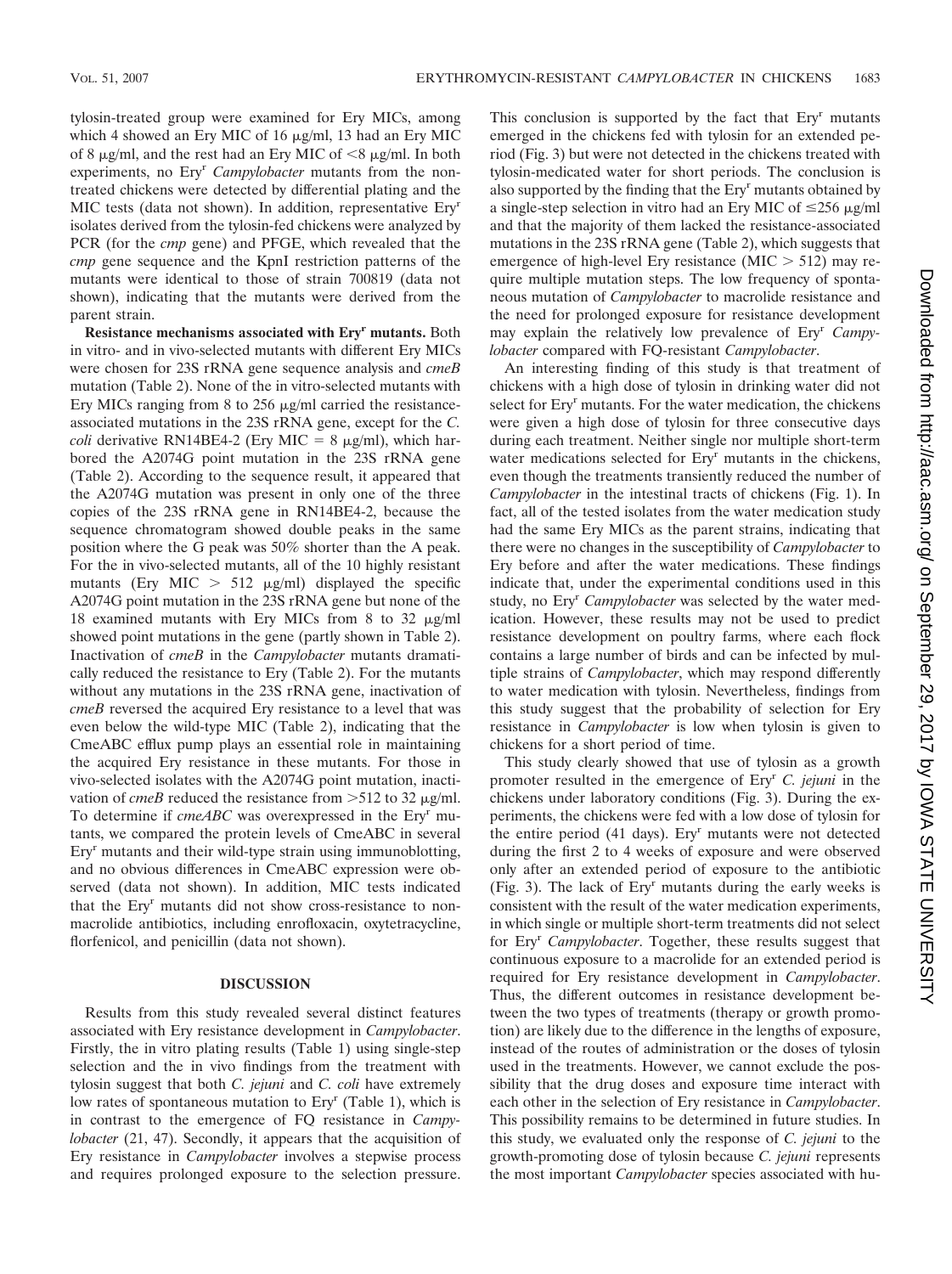man food-borne disease. We speculate that *C. coli* would also behave similarly when exposed to tylosin at a low dose for a prolonged period of time. This possibility remains to be determined in future studies.

Various antibiotics, such as macrolides and tetracycline, have been used as growth promoters to improve average daily weight gain and feed efficiency in food-producing animals (18, 36). Use of antibiotics as growth promoters in animal feed is considered a great selection pressure for antibiotic resistance since bacteria are exposed to subtherapeutic levels of drugs over a long period of time. The association between use of a growth promoter and resistance development has been documented in several circumstances (45). For example, a strong link between use of avoparcin and macrolides as growth promoters in poultry and pigs and resistance development in fecal enterococci was demonstrated in Denmark, Finland, and Norway (2, 9). Another study also reported a clear effect of tylosin used as a growth promoter on the development of Ery<sup>r</sup> enterococci and staphylococci in pigs (1). The same study also revealed that the effect of tylosin on Ery resistance was immediate in enterococci but was gradual in staphylococci, suggesting that different bacterial pathogens may respond differently to tylosin in terms of resistance development (1). In Denmark, ending the use of antimicrobial growth promoters (including tylosin) significantly reduced the prevalence of antibiotic-resistant enterococci in chickens and pigs and Eryr *Campylobacter* in pigs (46), providing compelling evidence for the role of antimicrobial growth promoters in selecting resistant bacteria. Our finding that long-term use of tylosin at a subtherapeutic concentration selects for Eryr *Campylobacter* in chickens (Fig. 3) is consistent with these previous observations. However, this study was conducted in a laboratory environment using a small number of chickens, which may not fully represent the production conditions on poultry farms. Thus, the findings from this study should be interpreted cautiously, considering the complexity of antibiotic resistance development on animal farms, which is influenced by multiple factors including antimicrobial usage, animal species, production environments, and the genetic backgrounds of bacterial species as well as management practices.

Previous studies by us and other researchers (22, 31, 35) showed that *C. jejuni* is highly mutable in response to FQ treatment and that FQ-resistant mutants occurred in FQtreated chickens rapidly after the initiation of treatment. The feature of FQ resistance development in response to antibiotic treatment is in clear contrast to the emergence of  $Ery<sup>r</sup>$  *Campylobacter* in poultry, and this difference may be due to the dissimilarity in the mode of action and resistance mechanisms. Macrolide antibiotics target bacterial ribosomes and inhibit protein synthesis, while FQs target DNA gyrase and inhibit DNA replication and transcription. For FQ resistance, a single-step mutation in GyrA is sufficient for conferring high-level resistance, while a stepwise process may be required for the development of Ery resistance. It is also possible that the gyrase gene in *Campylobacter* is intrinsically more mutable than the 23S rRNA gene, leading to a higher frequency of emergence of FQ-resistant mutants than of Ery<sup>r</sup> mutants.

Previous studies indicate a general trend toward greater prevalence of macrolide-resistant *C. coli* than of macrolideresistant *C. jejuni* in both animals and humans (7, 8, 30, 41).

However, our results revealed that there appear to be no significant differences in the frequencies of emergence of  $Ery<sup>r</sup>$ mutants between *C. jejuni* and *C. coli*, which was shown by both in vitro and in vivo experiments, and suggested that *C. coli* may not be intrinsically more mutable than *C. jejuni* with regard to developing macrolide resistance. The difference in the observed prevalence of macrolide resistance between *C. jejuni* and *C. coli* isolated from food-producing animals may be related to their particular association with certain species of host animals and the production practices associated with the host animals. For example, *C. coli* is the predominant *Campylobacter* species in pigs and turkeys (3, 26, 29, 44) and macrolide antibiotics are used more often in these two species than in chickens. In contrast, *C. jejuni* is predominantly associated with chickens, for which macrolides are less frequently used for growth promotion (12). In addition, the production cycle for broiler chickens is significantly shorter than that for turkeys or pigs, implying that broiler chickens are less exposed to antibiotics than turkeys and pigs. It should also be pointed out that cross-resistance between lincosamides (e.g., clindamycin and lincomycin) and macrolides has been reported with *Campylobacter* (29, 42). Thus, use of antibiotics of the lincosamide class in animal production may also affect the emergence and prevalence of Eryr *Campylobacter*.

Interestingly, all of the in vivo-selected mutants that displayed high-level Ery resistance (MIC  $>$  512  $\mu$ g/ml) contained the A2074G mutation in all three copies of the 23S rRNA gene, which is different from the previous finding that the predominant mutation detected in *Campylobacter* mutants with high-level Ery<sup>r</sup> is A2075G (20). Gibreel et al. (19) has suggested that the reason that the A2074G mutation occurs at a very low frequency among different Eryr *C. jejuni* isolates is likely the negative effect of the mutation on the growth rate of *Campylobacter*. However, the growth rate of the in vivo-selected Eryr mutants with the A2074G mutation from this study appeared to be similar to that of the parent strain (ATCC 700819), as indicated by the sizes of the colonies over a period of 72 h (data not shown). Given the evidence that none of the sequenced Ery<sup>r</sup> *C. jejuni* isolates exhibited the A2075G mutation, it is likely that emergence of a specific point mutation that confers high-level Ery<sup>r</sup> is dependent on the genetic features of a strain, the environment in which the mutation is selected, and/or specific macrolide agent used for selection.

Recently the involvement of the CmeABC efflux system in macrolide resistance has been examined by several research laboratories (11, 19, 33). It is a general notion that CmeABC is linked to low and intermediate resistance to erythromycin, while the 23S rRNA mutations can confer a high level of erythromycin resistance (33, 38). Another recent study concluded that 23S rRNA mutations and CmeABC work together in *C. coli* to confer high-level macrolide resistance (11). In this study, the Ery<sup>r</sup> mutants (except for RN14BE4-2) obtained by a single-step selection did not have mutations at position 2074 or 2075 in the 23S rRNA gene and had erythromycin MICs between 8  $\mu$ g/ml and 256  $\mu$ g/ml (Table 2). Thus, the 23S rRNA mutations were not the major contributor to the acquired resistance in these strains. At present we don't know if there are any mutations in ribosomal proteins L4 (G74D) and L22 of the mutants as reported by Cagliero et al. (10). Regardless of the presence of target mutations, inactivation of *cmeB* greatly re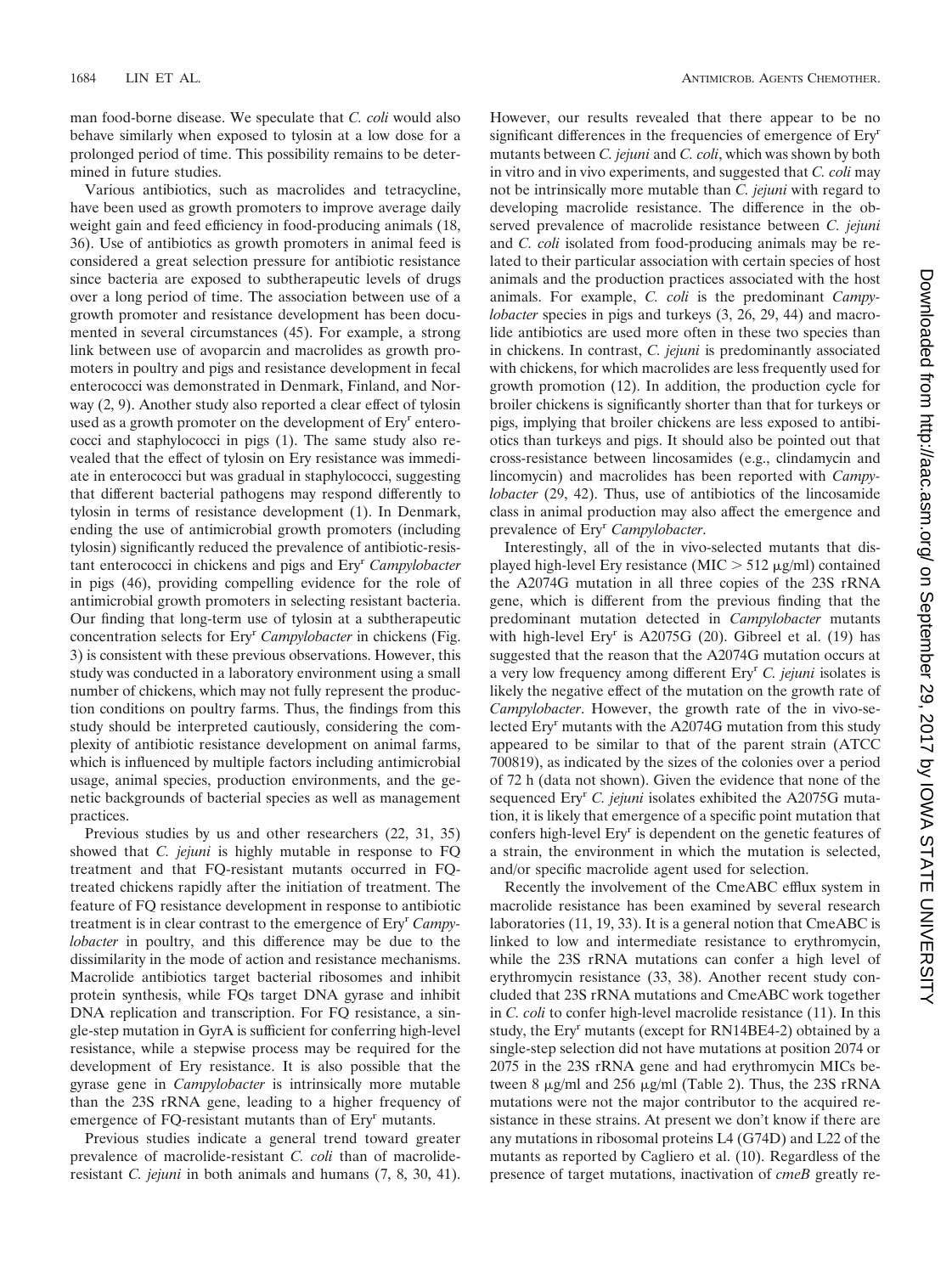duced the resistance to Ery (Table 2), indicating that CmeABC is a significant player in maintaining the acquired resistance to Ery. Interestingly, the contribution of CmeABC to the increased Ery resistance is not due to overexpression of this efflux pump because immunoblotting demonstrated that both the parent strain (S3B) and its mutants produced similar amounts of the efflux proteins. In many of the mutants, inactivation of CmeB led to the decrease of Ery MIC to a level that was even below that of the wild-type strains (Table 2). This can be explained by the known role of CmeABC in the intrinsic resistance to various antibiotics (28). Thus, the loss-of-function mutation in CmeB is expected to reduce both the intrinsic and acquired resistance of *Campylobacter* to macrolides. The new findings from this work further confirm that CmeABC is a significant player in conferring Ery resistance in *Campylobacter*.

### **ACKNOWLEDGMENT**

This study is supported by grant 2005-51110-03273 from the USDA Cooperative State Research, Education, and Extension Service.

#### **REFERENCES**

- 1. **Aarestrup, F. M., and B. Carstensen.** 1998. Effect of tylosin used as a growth promoter on the occurrence of macrolide-resistant enterococci and staphylococci in pigs. Microb. Drug Resist. **4:**307–312.
- 2. **Aarestrup, F. M., H. Kruse, E. Tast, A. M. Hammerum, and L. B. Jensen.** 2000. Associations between the use of antimicrobial agents for growth promotion and the occurrence of resistance among *Enterococcus faecium* from broilers and pigs in Denmark, Finland, and Norway. Microb. Drug Resist. **6:**63–70.
- 3. **Aarestrup, F. M., E. M. Nielsen, M. Madsen, and J. Engberg.** 1997. Antimicrobial susceptibility patterns of thermophilic *Campylobacter* spp. from humans, pigs, cattle, and broilers in Denmark. Antimicrob. Agents Chemother. **41:**2244–2250.
- 4. **Akiba, M., J. Lin, Y. W. Barton, and Q. Zhang.** 2006. Interaction of CmeABC and CmeDEF in conferring antimicrobial resistance and maintaining cell viability in *Campylobacter jejuni*. J. Antimicrob. Chemother. **57:**52–60.
- 5. **Allos, B. M.** 2001. *Campylobacter jejuni* infections: update on emerging issues and trends. Clin. Infect. Dis. **32:**1201–1206.
- 6. **Animal Health Institute.** 2005. Additives and their uses: tylosin, p. 408–416. *In* M. Howie (ed.), Feed additive compendium. Miller Publishing Co., Memphis, TN.
- 7. **Avrain, L., F. Humbert, R. L'Hospitalier, P. Sanders, C. Vernozy-Rozand, and I. Kempf.** 2003. Antimicrobial resistance in *Campylobacter* from broilers: association with production type and antimicrobial use. Vet. Microbiol. **96:** 267–276.
- 8. **Bae, W., K. N. Kaya, D. D. Hancock, D. R. Call, Y. H. Park, and T. E. Besser.** 2005. Prevalence and antimicrobial resistance of thermophilic *Campylobacter* spp. from cattle farms in Washington State. Appl. Environ. Microbiol. **71:**  $169 - 174$
- 9. **Bager, F., M. Madsen, J. Christensen, and F. M. Aarestrup.** 1997. Avoparcin used as a growth promoter is associated with the occurrence of vancomycinresistant *Enterococcus faecium* on Danish poultry and pig farms. Prev. Vet. Med. **31:**95–112.
- 10. **Cagliero, C., C. Mouline, A. Cloeckaert, and S. Payot.** 2006. Synergy between efflux pump CmeABC and modifications in ribosomal proteins L4 and L22 in conferring macrolide resistance in *Campylobacter jejuni* and *Campylobacter coli*. Antimicrob. Agents Chemother. **50:**3893–3896.
- 11. **Cagliero, C., C. Mouline, S. Payot, and A. Cloeckaert.** 2005. Involvement of the CmeABC efflux pump in the macrolide resistance of *Campylobacter coli*. J. Antimicrob. Chemother. **56:**948–950.
- 12. **Chapman, H. D., and Z. B. Johnson.** 2002. Use of antibiotics and roxarsone in broiler chickens in the USA: analysis for the years 1995 to 2000. Poult. Sci. **81:**356–364.
- 13. **Clinical and Laboratory Standards Institute.** 2006. Performance standards for antimicrobial susceptibility testing. Supplement M100-S16. Clinical and Laboratory Standards Institute, Wayne, PA.
- 14. **Engberg, J., F. M. Aarestrup, D. E. Taylor, P. Gerner-Smidt, and I. Nachamkin.** 2001. Quinolone and macrolide resistance in *Campylobacter jejuni and C. coli*: resistance mechanisms and trends in human isolates. Emerg. Infect. Dis. **7:**24–34.
- 15. **Fouts, D. E., E. F. Mongodin, R. E. Mandrell, W. G. Miller, D. A. Rasko, J. Ravel, L. M. Brinkac, R. T. DeBoy, C. T. Parker, S. C. Daugherty, R. J. Dodson, A. S. Durkin, R. Madupu, S. A. Sullivan, J. U. Shetty, M. A. Ayodeji,**

**A. Shvartsbeyn, M. C. Schatz, J. H. Badger, C. M. Fraser, and K. E. Nelson.** 2005. Major structural differences and novel potential virulence mechanisms from the genomes of multiple *Campylobacter* species. PLOS Biol. **3:**0072– 0085.

- 16. **Franceschi, F., Z. Kanyo, E. C. Sherer, and J. Sutcliffe.** 2004. Macrolide resistance from the ribosome perspective. Curr. Drug Targets Infect. Disord. **4:**177–191.
- 17. **Friedman, C. R., J. Neimann, H. C. Wegener, and R. V. Tauxe.** 2000. Epidemiology of *Campylobacter jejuni* infections in the United States and other industrialized nations, p. 121–138. *In* I. Nachamkin and M. J. Blaser (ed.), *Campylobacter*, 2nd ed. ASM Press, Washington, DC.
- 18. **Gaskins, H. R., C. T. Collier, and D. B. Anderson.** 2002. Antibiotics as growth promotants: mode of action. Anim. Biotechnol. **13:**29–42.
- 19. **Gibreel, A., V. N. Kos, M. Keelan, C. A. Trieber, S. Levesque, S. Michaud, and D. E. Taylor.** 2005. Macrolide resistance in *Campylobacter jejuni* and *Campylobacter coli*: molecular mechanism and stability of the resistance phenotype. Antimicrob. Agents Chemother. **49:**2753–2759.
- 20. **Gibreel, A., and D. E. Taylor.** 2006. Macrolide resistance in *Campylobacter jejuni* and *Campylobacter coli*. J. Antimicrob. Chemother. **58:**243–255.
- 21. **Gootz, T. D., and B. A. Martin.** 1991. Characterization of high-level quinolone resistance in *Campylobacter jejuni*. Antimicrob. Agents Chemother. **35:**840–845.
- 22. **Griggs, D. J., M. M. Johnson, J. A. Frost, T. Humphrey, F. Jorgensen, and L. J. Piddock.** 2005. Incidence and mechanism of ciprofloxacin resistance in *Campylobacter* spp. isolated from commercial poultry flocks in the United Kingdom before, during, and after fluoroquinolone treatment. Antimicrob. Agents Chemother. **49:**699–707.
- 23. **Harrow, S. A., B. J. Gilpin, and J. D. Klena.** 2004. Characterization of erythromycin resistance in *Campylobacter coli* and *Campylobacter jejuni* isolated from pig offal in New Zealand. J. Appl. Microbiol. **97:**141–148.
- 24. **Huang, S., T. Luangtongkum, T. Y. Morishita, and Q. Zhang.** 2005. Molecular typing of *Campylobacter* strains using the *cmp* gene encoding the major outer membrane protein. Foodborne Pathog. Dis. **2:**12–23.
- 25. **Jensen, L. B., and F. M. Aarestrup.** 2001. Macrolide resistance in *Campylobacter coli* of animal origin in Denmark. Antimicrob. Agents Chemother. **45:**371–372.
- 26. **Kim, J. S., D. K. Carver, and S. Kathariou.** 2006. Natural transformationmediated transfer of erythromycin resistance in *Campylobacter coli* strains from turkeys and swine. Appl. Environ. Microbiol. **72:**1316–1321.
- 27. **Leclercq, R.** 2002. Mechanisms of resistance to macrolides and lincosamides: nature of the resistance elements and their clinical implications. Clin. Infect. Dis. **34:**482–492.
- 28. **Lin, J., L. O. Michel, and Q. Zhang.** 2002. CmeABC functions as a multidrug efflux system in *Campylobacter jejuni*. Antimicrob. Agents Chemother. **46:** 2124–2131.
- 29. **Luangtongkum, T., T. Y. Morishita, A. J. Ison, S. Huang, P. F. McDermott, and Q. Zhang.** 2006. Effect of conventional and organic production practices on the prevalence and antimicrobial resistance of *Campylobacter* spp. in poultry. Appl. Environ. Microbiol. **72:**3600–3607.
- 30. **Luber, P., J. Wagner, H. Hahn, and E. Bartelt.** 2003. Antimicrobial resistance in *Campylobacter jejuni* and *Campylobacter coli* strains isolated in 1991 and 2001–2002 from poultry and humans in Berlin, Germany. Antimicrob. Agents Chemother. **47:**3825–3830.
- 31. **Luo, N., S. Pereira, O. Sahin, J. Lin, S. Huang, L. Michel, and Q. Zhang.** 2005. Enhanced in vivo fitness of fluoroquinolone-resistant *Campylobacter jejuni* in the absence of antibiotic selection pressure. Proc. Natl. Acad. Sci. USA **102:**541–546.
- 32. **Luo, N., O. Sahin, J. Lin, L. O. Michel, and Q. Zhang.** 2003. In vivo selection of *Campylobacter* isolates with high levels of fluoroquinolone resistance associated with *gyrA* mutations and the function of the CmeABC efflux pump. Antimicrob. Agents Chemother. **47:**390–394.
- 33. **Mamelli, L., V. Prouzet-Mauleon, J. M. Pages, F. Megraud, and J. M. Bolla.** 2005. Molecular basis of macrolide resistance in *Campylobacter*: role of efflux pumps and target mutations. J. Antimicrob. Chemother. **56:**491–497.
- 34. **Martinez, A., and J. Lin.** 2006. Effect of an efflux pump inhibitor on the function of the multidrug efflux pump CmeABC and antimicrobial resistance in *Campylobacter*. Foodborne Pathog. Dis. **3:**393–402.
- 35. **McDermott, P. F., S. M. Bodeis, L. L. English, D. G. White, R. D. Walker, S. Zhao, S. Simjee, and D. D. Wagner.** 2002. Ciprofloxacin resistance in *Campylobacter jejuni* evolves rapidly in chickens treated with fluoroquinolones. J. Infect. Dis. **185:**837–840.
- 36. **McEwen, S. A., and P. J. Fedorka-Cray.** 2002. Antimicrobial use and resistance in animals. Clin. Infect. Dis. **34**(Suppl. 3)**:**S93–S106.
- 37. **Parkhill, J., B. W. Wren, K. Mungall, J. M. Ketley, C. Churcher, D. Basham, T. Chillingworth, R. M. Davies, T. Feltwell, S. Holroyd, K. Jagels, A. V. Karlyshev, S. Moule, M. J. Pallen, C. W. Penn, M. A. Quail, M. A. Rajandream, K. M. Rutherford, A. H. van Vliet, S. Whitehead, and B. G. Barrell.** 2000. The genome sequence of the food-borne pathogen *Campylobacter jejuni* reveals hypervariable sequences. Nature **403:**665–668.